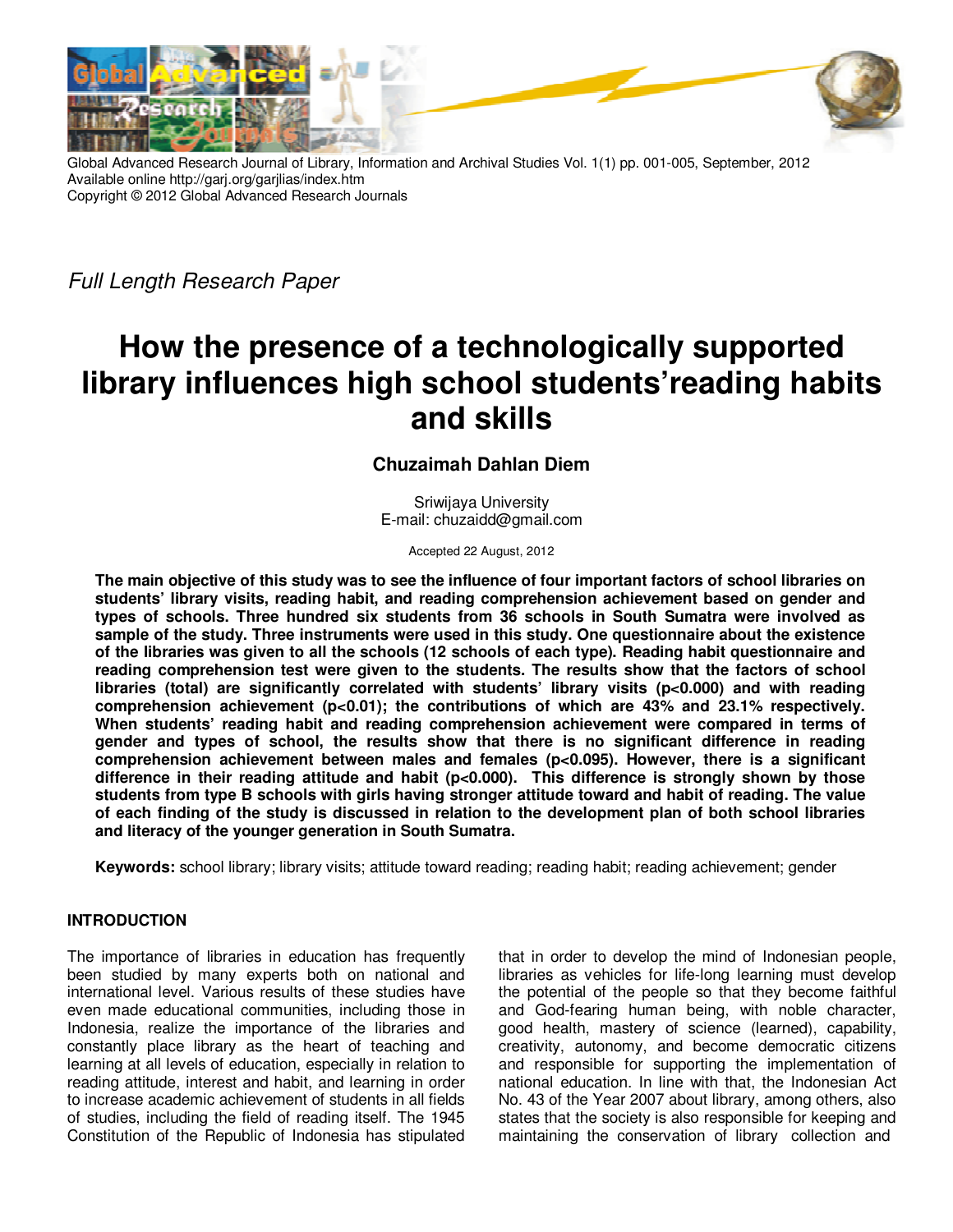supporting the efforts to provide the facilities for library services in their surroundings. Besides that, the government is also responsible for ensuring (1) sustainability of the establishment and the management of libraries as learning resource centers for the people, (2) availability of the equally distributed services, (3) availability of various kinds of collections, and encouraging the promotion of fondness of reading and use of libraries. It has been widely acknowledged that, since the middle ages up to the present time, the existence of libraries, including school libraries, is still a strong indicator in improving the position of its parental educational institution so that it can play its role and function well, which, among others, is characterized by ownership of an accredited status of at least on the national level if not international one. Various studies indicate that one of the real functions and roles of libraries is providing access services for various kinds and numbers of information resources which are relevant with the needs of the users, including, among others, are ownership of information and communication technology, collections, and provision of sufficient service-time. According to Newmann, Celano, Greco, and Shue (2001) the availability of access services has given positive effects towards the development of students' reading and writing skills which is believed to be the basic capital for learning and acquiring skills in various other fields of studies. Moreover, it is also believed that this availability of access will affect willingness of the school community to visit and use available services. The problem is that, in South Sumatra itself, there have been only 30% of high school libraries which satisfy national standard. The rest are still very lamentable and although there is similarity in terms of budget allocation, which is also far from sufficient, there is still discrepancy in managing and placing priority in having the libraries function in accordance with learning necessities (Alwi et al. 2008) including in promoting reading habit. In fact, this is in harmony with what was revealed by Sangkaeo (2000) that there are still many old and young people in our society who have not acquired access for reading activities and reading programs, besides there are people who are able to read but do not read because they do not have any desire to read. This may explain why reading habit of Indonesian people is very low. For example, Diem et al. (2003) revealed that reading skills of Senior High School (*SMA*) students in Palembang was still low. Therefore, this study is intended to see whether or not the attitude of willing to read and the habit of reading which is characterized by library visits is caused by various factors of library facilities which are sub-variables of this study. Obviously, based on both the two previously quoted Indonesian acts and various results of previous studies which can be referred to, this study is basically intended to see the influence of four important

features of school libraries, such as: ICT devices, collection size, length of service-time, and acquisition and addition of collection per year on (1) students' visits to the library, (2) reading attitude and habit, and (3) their reading achievement. Another important objective is to find out whether or not there is a significant discrepancy between male and female visitors/users in terms of reading attitude and habit and their reading achievement. The reason for re-studying this aspect in this study is due to the existence of inconsistency in the results of the previous study in relation to certain variables; on the one hand there was a study which found that boys were more superior than girls (Sapienza, 2008) in mathematics, while on the other hand the opposite was true that girls were more superior in using learning strategies (Ihsan & Diem, 1997), and there was still another researcher who found that there was no difference in reading achievement between males and females (Sudarmi, 2009).

# **METHODOLOGY**

As a whole the sample of this study consists of 306 users of libraries: 102 students of Senior High Schools (51 girls and 51 boys) from each type of school (namely 36 schools which are accredited A, B, and C) in South Sumatra.

Data collection was conducted by means of a questionnaire and a test. To obtain information about the availability of school libraries, four questions related to the purposes of the study are given to 36 school librarians involved. The questionnaire about reading attitude and habit entitled *Questionnaire of Reading Interest and Habit* consists of 14 items with reliability level of .89 and the test of reading comprehension consists of 5 stories adopted from Burns and Roe (1985) with level of reading comprehension starting from level 8 up to level 12. Each story is provided with 10 items of varying types of questions, namely *main idea*, *detail, cause and effect, sequence, inference*, and *vocabulary*.

Both *Questionnaire of Reading Interest and Habit* and *Reading Comprehension Test* are given to 102 randomly and purposively chosen library visitors of each type of school (Type A, Type B., Type C) who have visited the library at least 4 times per semester. These students are then determined as the respondents of this study. The numbers of male and female library visitors who become the respondents representing each type of school are equal. Finally, to see inter-variable relationship, all of the acquired data are analyzed by using correlation technique of *Pearson Product Moment and Regression* and or *T-test* to see the difference between males and females.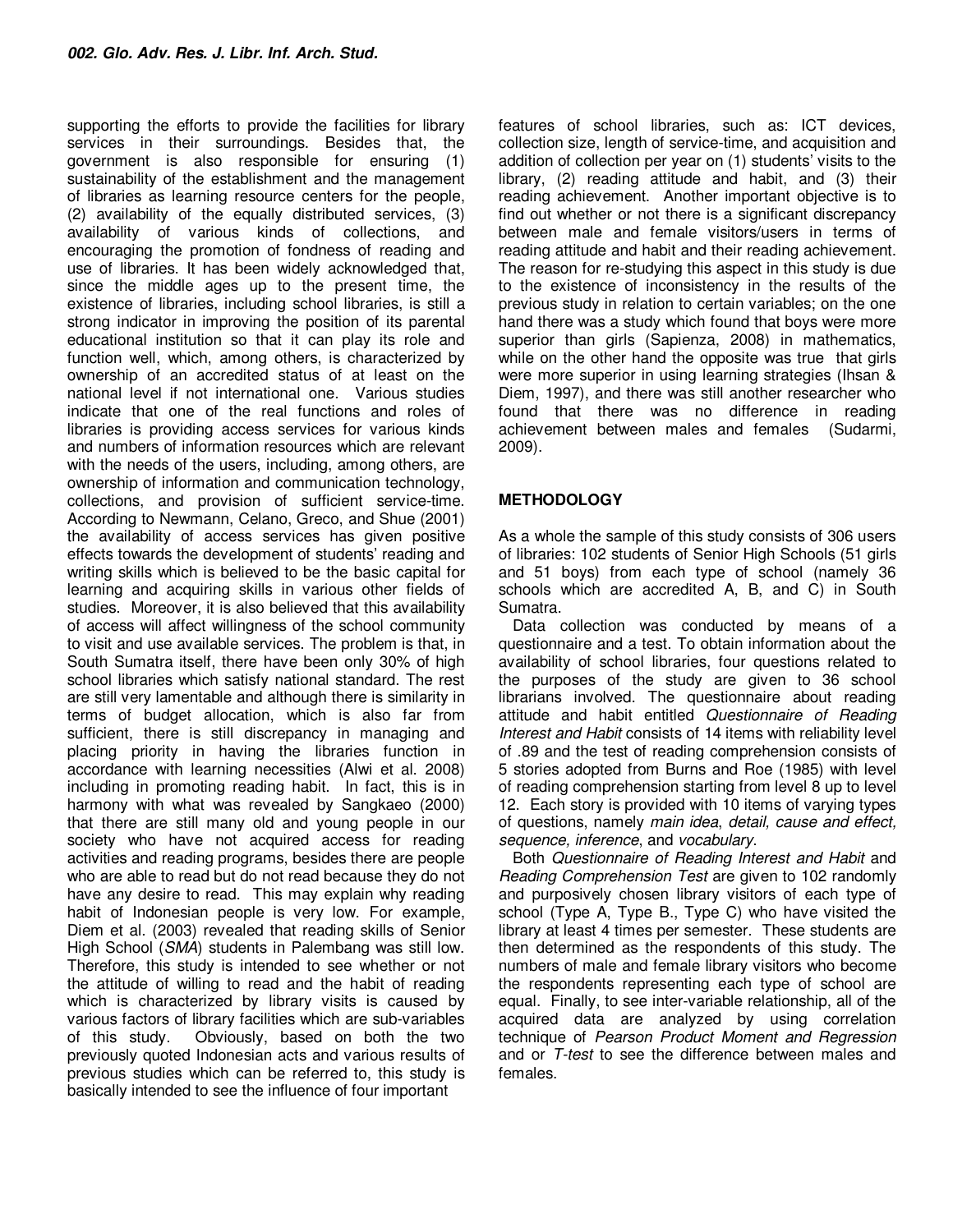### **RESULTS AND DISCUSSION**

# **RESULTS**

### **Features of Library and Library Visit**

The result of statistical analysis shows that the four features of school libraries as a whole significantly correlate with the students' visit to the library ( $R = 0.656$ ;  $F = 8.664$ ; Sig  $F = 0.000$ ). The contribution of which is 43% ( $R^2$  = 0.430). However, when each of the four features of school libraries is treated (viewed) individually, the number of collection does not significantly correlate with the frequency of library visit  $(p<0.114)$ . The rests, such as ICT devices  $(p<0.02)$ , service-time (length)  $(p<0.01)$ , and the service-time (length) (p<0.01), and the acquisition/addition of the relevant and new books per year (p<0.009) are correlated significantly.

# **Features of Library and Reading Attitude and Habit**

The result of data analysis indicates that there is no significant relationship between the four features of school libraries on Reading Attitude and Habit of the Students (R = 0.209;  $R^2$  = 0.044; F-count = 0.528; Sig F = 0.716)

# **Features of Library and Reading Achievement**

The result of data analysis shows that there is a significant correlation between the availability of the Features of School Library and the Achievement of Reading Comprehension of the students (R = 0.480;  $R^2$  = 0.231;  $\bar{F}$ -count = 3.447; Sig  $F = 0.015$ ). In other words, element of school library positively contributes to reading achievement as much as 23.1%.

# **Difference of Reading Attitude and Habit Based on Gender**

To find out whether or not there is a difference between males and females in relation to reading attitude and habit, an analysis by considering mean difference as a whole is conducted (N=306). It is found that the value of female Mean  $= 72.68$  is far over male Mean which is only 66.67. This difference is very significant with the value of T test =  $-3.814$  and the level of significance  $p<0.000$ ).

However, when gender is seen at each type of school, there is no difference of reading attitude and habit of male students and female students who come from the accredited A school (female mean = 72.65; male mean = 68.63 with T-count =  $-1.425$ , p<0.160) and also from the

schools accredited C (female mean = 69.62; male mean = 65.88; T-count **= -**1.275, p<0.208). However, it is interesting to be presented here that at the accredited B schools, the value of female mean is 75.88 and the value of male mean is 65.49 with the value of  $T = -4.230$  and the value of probability =  $p<0.000$ ).

Based on the aforementioned description, the question whether or not there is an influence of gender on the variable of *reading attitude and habit*, it can be concluded that there is a significant influence, with R = 0.213,  $R^2$  = 0.045, F-count = 14.476, and Sig  $F = p < 0.000$ .

### **Difference of Students' Reading Achievement Based on Gender**

As a whole (N=306) there is no significant difference of reading achievement between female and male students, although it is quite notable that mean of female students' reading achievement  $(=49.05)$  is over that of the male students (=46.67) with the value of  $T = -1.680$  and p<0.095.

## **The Score of Reading Attitude and Habit and the Score of Reading Achievement Based on Type of School**

When the students' reading attitude and habit and the score of their reading achievement are viewed in connection with their respective Type of School, the scores acquired by the students in these two variables are as follows. In Table 1, it can be seen that the reading attitude and habit of the students can only be categorized as *mediocre.* None of them has a *good* or *very good* reading attitude and habit. When viewed from the aspect of reading achievement, the results are still in the interval of low and mediocre categories. And only the students from the schools of type A who belongs to mediocre category.

Furthermore, the statistical analysis which compares students' achievement at the three types of schools also shows that the achievement of students from the schools of type A is better than that of the students from the schools of type B  $(T = 11.431, df 101, p<0.000)$  or from the schools of type C (p<0.000). However, it is interesting to study here, the fact that the achievement of the students from the schools of type C is better than that of the students from the schools of type B  $(T = 1.972;$ p<0.05).

# **DISCUSSION**

The existence of positive and significant correlation between the availability of the combined four important features of school libraries and the frequency of students'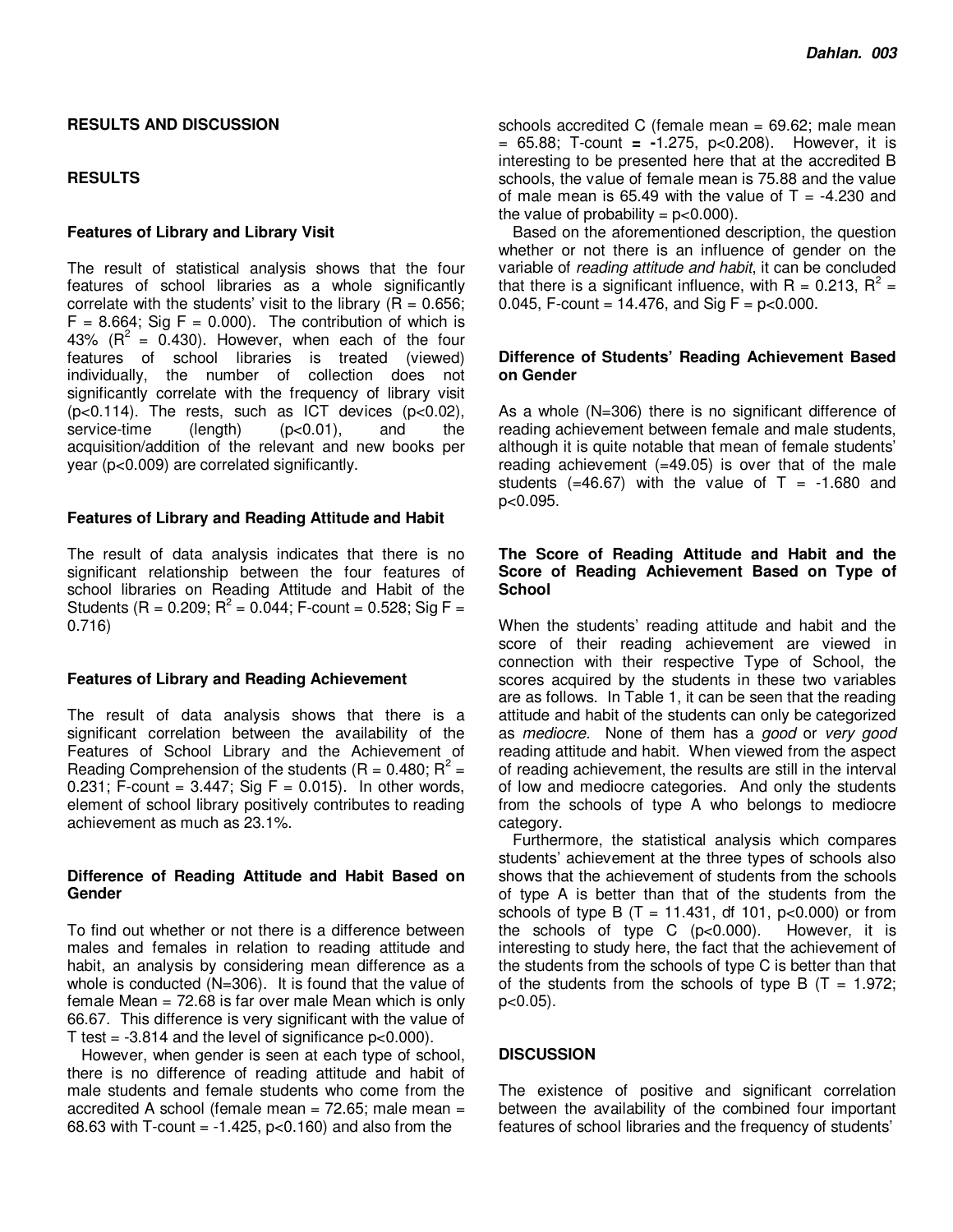| No | School Types        | <b>Reading Attitude</b><br>and Habit | <b>Reading Achievement</b> |
|----|---------------------|--------------------------------------|----------------------------|
|    | School Accredited A | 70.64                                | 61.16                      |
| 2  | School Accredited B | 70.69                                | 39.53                      |
| વ  | School Accredited C | 67.77                                | 42.84                      |

**Table 1** Scores of Reading Attitude and Habit and Reading Achievement

visits to the libraries indicates that there are some factors which encourage the students to visit and use their school libraries. The factors which contribute to the increasing frequency of visit and use of the school libraries by the students are the following: acquisition of new and varied collection per year, length of service-time, and the provision of ICT devices by school libraries. This is understandable because the routine addition of relevant and updated collection can be an attraction for those who are really fond of reading. This is also proved by the absence of a significant correlation between mere number of books and students' library visit. The number of books does not guarantee usage of those books by the students, especially if the existing books only consist of package books and or books which are outdated and irrelevant with the need of the students.

In addition to that, sufficient length of service-time or operational hours which is not limited only during teaching and learning process taking place, but also before and after school hours can encourage children to come to the library and use its collection, at least to be borrowed and taken home.

Moreover, with the provision of ICT devices to access reading materials from virtual world, which now is a must. It is impossible to buy all new books which are relevant with the students' needs. Therefore, with the availability of the internet access, the students can visit any libraries they want to obtain the information they need for their studies.

Low reading interest and habit of the students may also be caused by lack of relevant and updated collections in the school libraries and or lack of promotion by the school librarians. This attitude and habit may also contribute to the poor reading achievement of the students being studied.

The existence of significant correlation and contribution from three features of school libraries with students' reading achievement shows that length of service-time, the availability of internet access (ICT), and routine acquisition of new and relevant books have contributed to the high reading achievement of the students, although the achievement has not been satisfactory.

When this achievement is associated with school accreditation, it is understandable if the school which is accredited A produces students whose reading comprehension grades are higher than those of the students from the schools of type B or C, because to get

the status of accredited A, a school must satisfy some requirements which, among others, is possessing sufficient library collection and professional librarians who are able to have routine acquisition of books and are able to provide good library services. This finding is in accordance with the finding of Rodney, Lance, and Hamilton-Pennel (2002) that the students with the highest achievement are those from the schools whose library quality is good which is measured from the aspects of ownership of variety of information sources, employing professional staff, and their relevance with the curriculum.

Furthermore, the existence of a significant difference between reading attitude and habit of the students based on gender as a whole ( $N = 306$ ) and after being viewed in each type of school ( $N = 102$ ), the significance seems to exist at the schools accredited B. Both as a whole and at the school of type B, female students excel male students. This may be explained by the fact that in many aspects females are more superior than males. For example, the study by Ihsan and Diem (1997) also found that female university students excelled male university students in their learning styles and in using learning strategies (learning strategies: compensation).

On the other hand, the absence of a significant difference between reading achievement of female students and that of male students shows that although female students excel male students in reading attitude and habit, it is found that the capacity of these two sexes to absorb lessons is the same. This finding may give us a warning that there is a possibility in the future female students will far excel male students if they get more opportunities and more time to study than male students.

Why so? This is so probably because the burden of female children in South Sumatra seems to be heavier than that of male children. Almost every student who became a respondent in this study, especially those who came from upcountry, when asked what their activities after school were, most of them answered "helping parents" doing such work as cooking and or babysitting their younger siblings. Although statistically there is no evidence that female students are more superior in reading achievement than male students, at a glance it can be observed that the mean score obtained by female students seems to indicates that female students are more superior than male students in reading achievement, and this occurs at all types of schools. This finding enhances the finding of the study by Sapienza